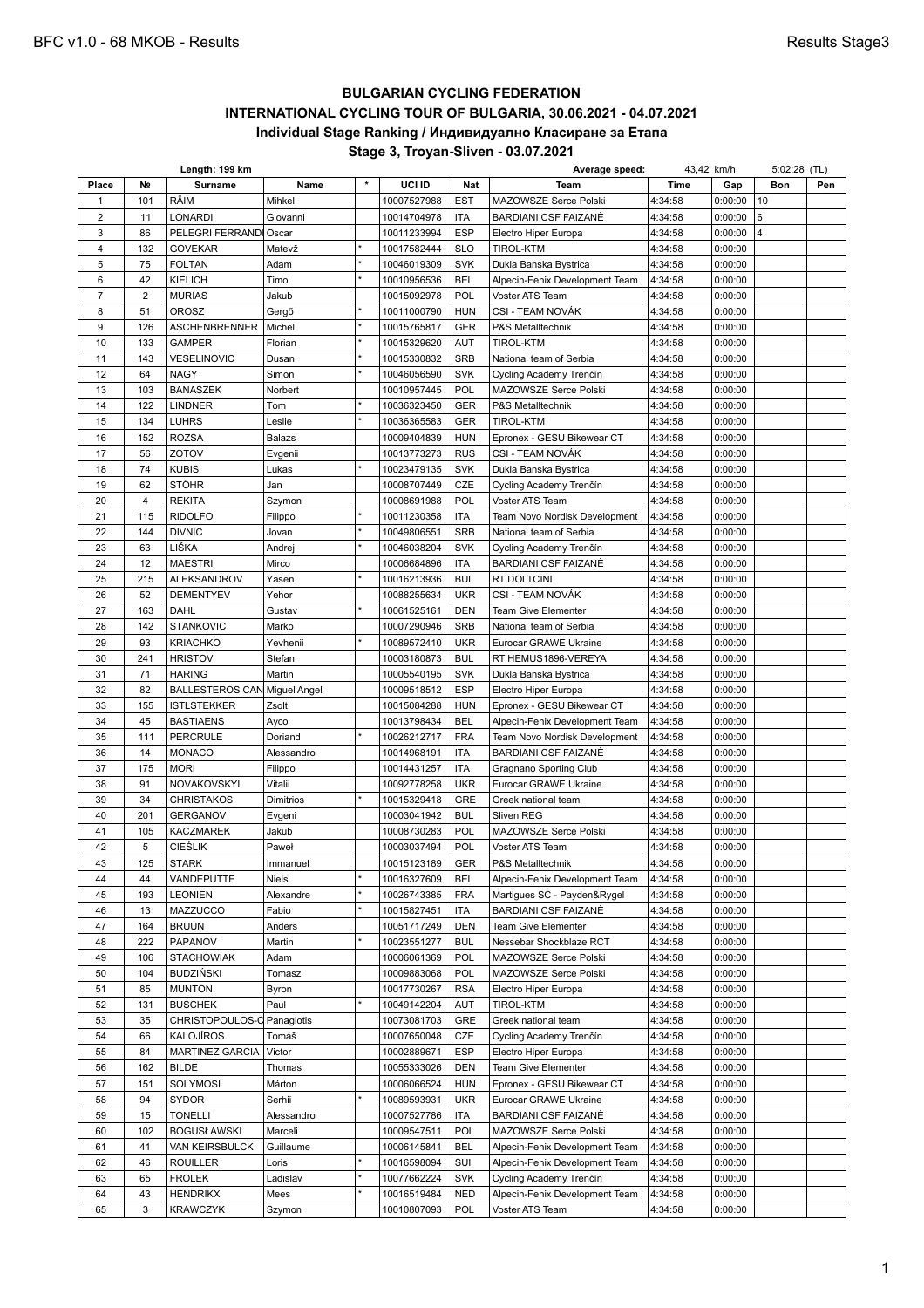| 66  | 31  | <b>KASTRANTAS</b>     | Charalampos   | 10006897892 | GRE        | Greek national team           | 4:34:58    | 0:00:00 |  |
|-----|-----|-----------------------|---------------|-------------|------------|-------------------------------|------------|---------|--|
| 67  | 76  | <b>ROVDER</b>         | Pavol         | 10046046890 | <b>SVK</b> | Dukla Banska Bystrica         | 4:34:58    | 0:00:00 |  |
| 68  | 81  | ARMSTRONG             | Thomas        | 10007818786 | GBR        | Electro Hiper Europa          | 4:34:58    | 0:00:00 |  |
| 69  | 135 | STEINHAUSER           | Georg         | 10058895249 | <b>GER</b> | <b>TIROL-KTM</b>              | 4:34:58    | 0:00:00 |  |
| 70  | 36  | <b>DRAKOS</b>         | Nikolaos      | 10094440796 | GRE        | Greek national team           | 4:34:58    | 0:00:00 |  |
| 71  | 156 | <b>SZATMÁRY</b>       | András        | 10006448056 | <b>HUN</b> | Epronex - GESU Bikewear CT    | 4:34:58    | 0:00:00 |  |
| 72  | 176 | <b>ITALIANI</b>       | Davide        | 10013783579 | ITA        | Gragnano Sporting Club        | 4:34:58    | 0:00:00 |  |
| 73  | 6   | <b>GRABIS</b>         | Mateusz       | 10007951859 | POL        | Voster ATS Team               | 4:34:58    | 0:00:00 |  |
|     |     | <b>NOLDE</b>          | Tobias        |             | <b>GER</b> |                               |            |         |  |
| 74  | 123 |                       |               | 10010791737 |            | P&S Metalltechnik             | 4:34:58    | 0:00:00 |  |
| 75  | 114 | SAIDOV                | Ulugbek       | 10011045048 | <b>UZB</b> | Team Novo Nordisk Development | 4:34:58    | 0:00:00 |  |
| 76  | 255 | <b>CERNE</b>          | Gregor        | 10014860077 | <b>SLO</b> | <b>SCC "OMEGA TEAM"</b>       | 4:34:58    | 0:00:00 |  |
| 77  | 121 | JÄGELER               | Robert        | 10009172847 | <b>GER</b> | P&S Metalltechnik             | 4:34:58    | 0:00:00 |  |
| 78  | 25  | PHILOKYPROU           | Christos      | 10054254104 | <b>CYP</b> | Cyprus National Team          | 4:34:58    | 0:00:00 |  |
| 79  | 24  | <b>PAVLIDES</b>       | Konstantinos  | 10054254205 | <b>CYP</b> | Cyprus National Team          | 4:34:58    | 0:00:00 |  |
| 80  | 192 | <b>METGE</b>          | Thomas        | 10026522208 | <b>FRA</b> | Martigues SC - Payden&Rygel   | 4:34:58    | 0:00:00 |  |
| 81  | 166 | <b>GULD</b>           | Daniel        | 10054360093 | <b>DEN</b> | Team Give Elementer           | 4:34:58    | 0:00:00 |  |
| 82  | 235 | <b>MARINKOV</b>       | Konstantin    | 10052885693 | <b>BUL</b> | RT Tzar Simeon-Levski         | 4:34:58    | 0:00:00 |  |
| 83  | 161 | <b>ERIKSEN</b>        | Daniel        | 10093480702 | <b>DEN</b> | Team Give Elementer           | 4:34:58    | 0:00:00 |  |
| 84  | 194 | ANGELOV               | Lachezar      | 10016134619 | <b>BUL</b> | Martigues SC - Payden&Rygel   | 4:34:58    | 0:00:00 |  |
| 85  | 221 | <b>DIMITROV</b>       | Petar         | 10052865889 | <b>BUL</b> | Nessebar Shockblaze RCT       | 4:34:58    | 0:00:00 |  |
| 86  | 173 | <b>KOLEV</b>          | Yoan          | 10016237679 | <b>BUL</b> | Gragnano Sporting Club        | 4:34:58    | 0:00:00 |  |
| 87  | 225 | <b>BALABANOV</b>      | Preslav       | 10052866293 | <b>BUL</b> | Nessebar Shockblaze RCT       | 4:34:58    | 0:00:00 |  |
|     |     |                       |               |             |            |                               |            |         |  |
| 88  | 21  | <b>MILTIADIS</b>      | Andreas       | 10010664324 | <b>CYP</b> | <b>Cyprus National Team</b>   | 4:34:58    | 0:00:00 |  |
| 89  | 112 | <b>EVANS</b>          | Louis         | 10023710016 | <b>GBR</b> | Team Novo Nordisk Development | 4:34:58    | 0:00:00 |  |
| 90  | 231 | <b>IVANOV</b>         | Borislav      | 10007446651 | <b>BUL</b> | RT Tzar Simeon-Levski         | 4:34:58    | 0:00:00 |  |
| 91  | 61  | <b>STÖHR</b>          | Pavel         | 10008707550 | CZE        | Cycling Academy Trenčín       | 4:34:58    | 0:00:00 |  |
| 92  | 242 | <b>RUSEV</b>          | Teodor        | 10015272026 | <b>BUL</b> | RT HEMUS1896-VEREYA           | 4:34:58    | 0:00:00 |  |
| 93  | 243 | LUMPAROV              | Georgi        | 10106575092 | <b>BUL</b> | RT HEMUS1896-VEREYA           | 4:34:58    | 0:00:00 |  |
| 94  | 116 | <b>SMITH</b>          | Nathan        | 10023894720 | GBR        | Team Novo Nordisk Development | 4:34:58    | 0:00:00 |  |
| 95  | 72  | <b>CHREN</b>          | Martin        | 10010948553 | <b>SVK</b> | Dukla Banska Bystrica         | 4:34:58    | 0:00:00 |  |
| 96  | 171 | <b>BIANCALANI</b>     | Andrea        | 10030427971 | <b>ITA</b> | Gragnano Sporting Club        | 4:34:58    | 0:00:00 |  |
| 97  | 252 | <b>SUCHEV</b>         | Mario         | 10010589451 | <b>BUL</b> | <b>SCC "OMEGA TEAM"</b>       | 4:34:58    | 0:00:00 |  |
| 98  | 233 | <b>GENOV</b>          | Nikolay       | 10011134570 | <b>BUL</b> | RT Tzar Simeon-Levski         | 4:34:58    | 0:00:00 |  |
| 99  | 92  | SHEVCHENKO            | Oleksandr     | 10089884022 | <b>UKR</b> | Eurocar GRAWE Ukraine         | 4:34:58    | 0:00:00 |  |
| 100 | 113 | <b>DUNNEWIND</b>      | Jan           | 10023163782 | <b>NED</b> | Team Novo Nordisk Development | 4:34:58    | 0:00:00 |  |
| 101 | 212 | <b>DURIC</b>          | Dorde         | 10049809076 | <b>SRB</b> | RT DOLTCINI                   | 4:34:58    | 0:00:00 |  |
|     | 216 |                       |               |             | <b>BUL</b> | RT DOLTCINI                   |            |         |  |
| 102 |     | <b>ILCHEV</b>         | Lybomir       | 10052865990 |            |                               | 4:34:58    | 0:00:00 |  |
| 103 | 154 | GÖNCZY                | Gergő         | 10009802943 | <b>HUN</b> | Epronex - GESU Bikewear CT    | 4:34:58    | 0:00:00 |  |
| 104 | 246 | <b>KOEV</b>           | Vladimir      | 10002463982 | <b>BUL</b> | RT HEMUS1896-VEREYA           | 4:34:58    | 0:00:00 |  |
| 105 | 83  | D. KOVÁCS             | Dávid         | 10010199734 | <b>HUN</b> | Electro Hiper Europa          | 4:34:58    | 0:00:00 |  |
| 106 | 191 | ANDREEV               | Yordan        | 10010590461 | <b>BUL</b> | Martigues SC - Payden&Rygel   | 4:34:58    | 0:00:00 |  |
| 107 | 55  | <b>MOLINA RICO</b>    | Wilmar        | 10010828012 | COL        | CSI - TEAM NOVÁK              | 4:34:58    | 0:00:00 |  |
| 108 | 172 | <b>INNOCENTI</b>      | Simone        | 10015841090 | ITA        | Gragnano Sporting Club        | 4:34:58    | 0:00:00 |  |
| 109 | 174 | <b>MASI</b>           | Davide        | 10014429742 | <b>ITA</b> | Gragnano Sporting Club        | 4:34:58    | 0:00:00 |  |
| 110 | 223 | <b>HRISTOV</b>        | Svetozar      | 10019353100 | <b>BUL</b> | Nessebar Shockblaze RCT       | 4:46:58    | 0:12:00 |  |
| 111 | 224 | PETROV                | Yordan        | 10106203361 | <b>BUL</b> | Nessebar Shockblaze RCT       | 4:46:58    | 0:12:00 |  |
| 112 | 254 | VALCHEV               | Zlatin        | 10060238495 | <b>BUL</b> | <b>SCC "OMEGA TEAM"</b>       | 4:46:58    | 0:12:00 |  |
| 113 | 202 | <b>STEFANOV</b>       | Martin        | 10112340330 | <b>BUL</b> | Sliven REG                    | 4:47:09    | 0:12:11 |  |
| 114 | 26  | <b>ARCHIMANDRITES</b> | Armando       | 10010805073 | <b>CYP</b> | <b>Cyprus National Team</b>   | 4:47:09    | 0:12:11 |  |
| 115 | 195 | <b>VENKOV</b>         | Ventsislav    | 10052874175 | <b>BUL</b> | Martigues SC - Payden&Rygel   | 4:47:09    | 0:12:11 |  |
| 116 | 203 | <b>GERGANOV</b>       | Georgi        | 10052870741 | <b>BUL</b> | Sliven REG                    | 4:47:09    | 0:12:11 |  |
| 117 | 196 | DE SIMONE             | Luc           | 10026493512 | <b>FRA</b> | Martigues SC - Payden&Rygel   | 4:47:09    | 0:12:11 |  |
|     | 245 | <b>GECHEV</b>         | Hristo        | 10064052922 | <b>BUL</b> | RT HEMUS1896-VEREYA           | 4:47:09    | 0:12:11 |  |
| 118 |     | <b>KOVAR</b>          |               |             |            |                               |            |         |  |
|     |     |                       | Stefan        | 10048988620 | AUT        | TIROL-KTM                     | 4:47:09    | 0:12:11 |  |
| 119 | 136 |                       |               |             |            |                               |            | 0:12:11 |  |
| 120 | 153 | PÁPAI                 | Ádám          | 10009004210 | <b>HUN</b> | Epronex - GESU Bikewear CT    | 4:47:09    |         |  |
| 121 | 234 | <b>RYUSTEMOV</b>      | Deniz         | 10052885895 | <b>BUL</b> | RT Tzar Simeon-Levski         | 4:47:09    | 0:12:11 |  |
| 122 | 73  | VANCO                 | Tobias        | 10046043254 | <b>SVK</b> | Dukla Banska Bystrica         | 4:47:09    | 0:12:11 |  |
| 123 | 95  | <b>MOVCHAN</b>        | Andrii        | 10089593830 | <b>UKR</b> | Eurocar GRAWE Ukraine         | 4:47:09    | 0:12:11 |  |
| 124 | 214 | <b>DYANKOV</b>        | Nikolay       | 10052878724 | <b>BUL</b> | RT DOLTCINI                   | 4:47:09    | 0:12:11 |  |
| 125 | 53  | DEL NEGRO             | Agustín       | 10050089164 | ARG        | CSI - TEAM NOVÁK              | 4:47:09    | 0:12:11 |  |
| 126 | 213 | <b>DYANKOV</b>        | Denis         | 10015375995 | <b>BUL</b> | RT DOLTCINI                   | 4:47:09    | 0:12:11 |  |
| 127 | 141 | <b>DANILOVIC</b>      | Marko         | 10007298727 | <b>SRB</b> | National team of Serbia       | 4:47:09    | 0:12:11 |  |
| 128 | 54  | RESTREPO DIOSA        | Jaime Alberto | 10009764749 | COL        | CSI - TEAM NOVÁK              | 4:47:09    | 0:12:11 |  |
|     | 16  | ZANONCELLO            | Enrico        | 10009974614 | ITA        | BARDIANI CSF FAIZANÈ          | <b>DNF</b> |         |  |

# **TEAM Stage Ranking / ОТБОРНО Класиране за Етапа**

**Stage 3, Troyan-Sliven - 03.07.2021**

| Place |      | Team | Nat<br>Time<br> | Gar      | Point. |
|-------|------|------|-----------------|----------|--------|
|       |      |      |                 |          |        |
|       | TIR  | .    | m               | n۵       | $\sim$ |
|       | l IV | AU   |                 | ``OO:O\. |        |
|       |      | ____ |                 | .        | $\sim$ |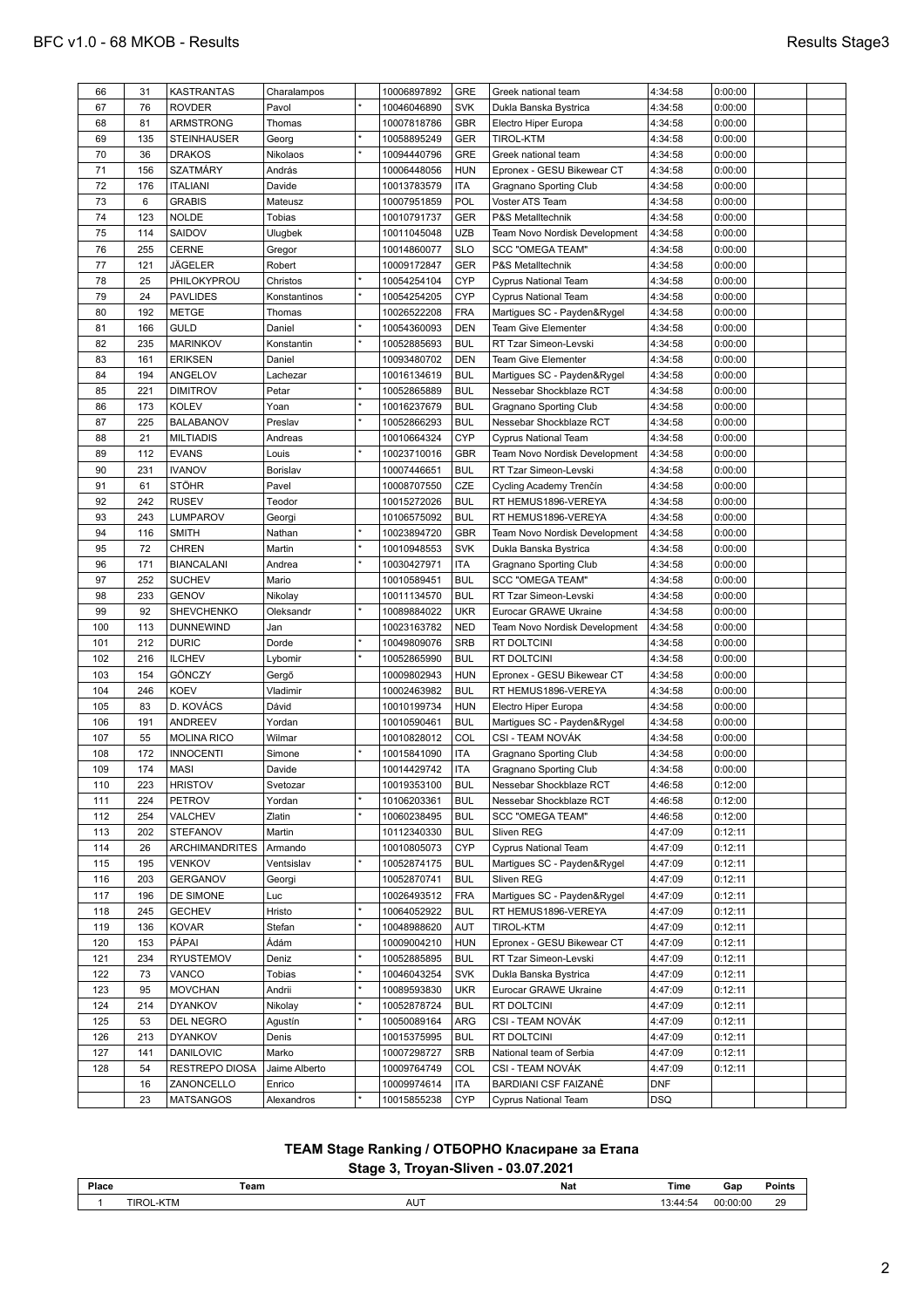| $\overline{2}$ | CSI - TEAM NOVÁK               | ROU        | 13:44:54 | 00:00:00 | 51  |
|----------------|--------------------------------|------------|----------|----------|-----|
| 3              | Cycling Academy Trenčín        | <b>SVK</b> | 13:44:54 | 00:00:00 | 54  |
| 4              | Dukla Banska Bystrica          | <b>SVK</b> | 13:44:54 | 00:00:00 | 54  |
| 5              | MAZOWSZE Serce Polski          | POL        | 13:44:54 | 00:00:00 | 55  |
| 6              | National team of Serbia        | <b>SRB</b> | 13:44:54 | 00:00:00 | 61  |
| $\overline{7}$ | <b>BARDIANI CSF FAIZANÈ</b>    | <b>ITA</b> | 13:44:54 | 00:00:00 | 62  |
| 8              | P&S Metalltechnik              | <b>GER</b> | 13:44:54 | 00:00:00 | 66  |
| 9              | Voster ATS Team                | POL        | 13:44:54 | 00:00:00 | 69  |
| 10             | Alpecin-Fenix Development Team | <b>BEL</b> | 13:44:54 | 00:00:00 | 84  |
| 11             | Electro Hiper Europa           | <b>ESP</b> | 13:44:54 | 00:00:00 | 86  |
| 12             | Epronex - GESU Bikewear CT     | <b>HUN</b> | 13:44:54 | 00:00:00 | 106 |
| 13             | Eurocar GRAWE Ukraine          | <b>UKR</b> | 13:44:54 | 00:00:00 | 125 |
| 14             | <b>Team Give Elementer</b>     | <b>DEN</b> | 13:44:54 | 00:00:00 | 130 |
| 15             | Team Novo Nordisk Development  | <b>USA</b> | 13:44:54 | 00:00:00 | 131 |
| 16             | Greek national team            | <b>GRE</b> | 13:44:54 | 00:00:00 | 158 |
| 17             | Gragnano Sporting Club         | <b>ITA</b> | 13:44:54 | 00:00:00 | 195 |
| 18             | Martiques SC - Payden&Rygel    | <b>FRA</b> | 13:44:54 | 00:00:00 | 209 |
| 19             | RT HEMUS1896-VEREYA            | <b>BUL</b> | 13:44:54 | 00:00:00 | 215 |
| 20             | Nessebar Shockblaze RCT        | <b>BUL</b> | 13:44:54 | 00:00:00 | 220 |
| 21             | RT DOLTCINI                    | <b>BUL</b> | 13:44:54 | 00:00:00 | 228 |
| 22             | <b>Cyprus National Team</b>    | CYP        | 13:44:54 | 00:00:00 | 245 |
| 23             | RT Tzar Simeon-Levski          | <b>BUL</b> | 13:44:54 | 00:00:00 | 270 |
| 24             | <b>SCC "OMEGA TEAM"</b>        | <b>BUL</b> | 13:56:54 | 00:12:00 | 285 |
| 25             | Sliven REG                     | <b>BUL</b> | 14:09:16 | 00:24:22 | 269 |
|                |                                |            |          |          |     |

# **Stage Activity Ranking / Етапно Класиране за Активност Stage 3, Troyan-Sliven - 03.07.2021**

| Sprint 3.1: 55.50 km  |                |                |        |  |             |            |                             |               |
|-----------------------|----------------|----------------|--------|--|-------------|------------|-----------------------------|---------------|
| Place                 | N <sub>2</sub> | Surname        | Name   |  | luci id     | <b>Nat</b> | Team                        | <b>Points</b> |
|                       | 212            | <b>DURIC</b>   | Dorde  |  | 10049809076 | <b>SRB</b> | <b>RT DOLTCINI</b>          |               |
| 2                     | 191            | <b>ANDREEV</b> | Yordan |  | 10010590461 | BUL        | Martiques SC - Payden&Rygel |               |
| 3                     | 94             | <b>SYDOR</b>   | Serhii |  | 10089593931 | <b>UKR</b> | Eurocar GRAWE Ukraine       |               |
| Sprint 3.2: 103.60 KM |                |                |        |  |             |            |                             |               |
| Place                 | N <sub>2</sub> | Surname        | Name   |  | I UCI ID    | <b>Nat</b> | Team                        | <b>Points</b> |
|                       | 212            | <b>DURIC</b>   | Dorde  |  | 10049809076 | <b>SRB</b> | <b>RT DOLTCINI</b>          | 3             |
| 2                     | 191            | <b>ANDREEV</b> | Yordan |  | 10010590461 | BUL        | Martiques SC - Payden&Rygel | 2             |
| 3                     | 94             | <b>SYDOR</b>   | Serhii |  | 10089593931 | <b>UKR</b> | Eurocar GRAWE Ukraine       |               |

# **Stage Climbers Ranking / Етапно Класиране за Катерачи Stage 3, Troyan-Sliven - 03.07.2021**

| Climb 3.1: 75.10 km |                |                 |        |  |             |            |                             |               |  |
|---------------------|----------------|-----------------|--------|--|-------------|------------|-----------------------------|---------------|--|
| Place               | N <sub>2</sub> | Surname         | Name   |  | I UCI ID    | Nat        | Team                        | <b>Points</b> |  |
|                     | 94             | <b>SYDOR</b>    | Serhii |  | 10089593931 | <b>UKR</b> | Eurocar GRAWE Ukraine       |               |  |
|                     | 191            | <b>IANDREEV</b> | Yordan |  | 10010590461 | BUL        | Martiques SC - Payden&Rygel |               |  |
|                     | 212            | <b>DURIC</b>    | Dorde  |  | 10049809076 | <b>SRB</b> | <b>RT DOLTCINI</b>          |               |  |
| 4                   | 85             | <b>MUNTON</b>   | Byron  |  | 10017730267 | <b>RSA</b> | Electro Hiper Europa        |               |  |
| 5                   | 81             | ARMSTRONG       | Thomas |  | 10007818786 | <b>GBR</b> | Electro Hiper Europa        |               |  |

# **U23 Stage Ranking / Етапно Класиране за най-млад състезател Stage 3, Troyan-Sliven - 03.07.2021**

| Place | N <sub>2</sub> | Surname              | Name    | ٠ | I UCI ID        | Nat | Team                           | Time    | Gap     | Bon | Pen |
|-------|----------------|----------------------|---------|---|-----------------|-----|--------------------------------|---------|---------|-----|-----|
|       | 132            | <b>GOVEKAR</b>       | Matevž  |   | 10017582444 SLO |     | <b>TIROL-KTM</b>               | 4:34:58 | 0:00:00 |     |     |
| 2     | 75             | <b>FOLTAN</b>        | Adam    | ٠ | 10046019309 SVK |     | Dukla Banska Bystrica          | 4:34:58 | 0:00:00 |     |     |
| 3     | 42             | KIELICH              | Timo    |   | 10010956536 BEL |     | Alpecin-Fenix Development Team | 4:34:58 | 0:00:00 |     |     |
| 4     | 51             | <b>OROSZ</b>         | Gergő   | ÷ | 10011000790 HUN |     | CSI - TEAM NOVÁK               | 4:34:58 | 0:00:00 |     |     |
| 5     | 126            | <b>ASCHENBRENNER</b> | Michel  |   | 10015765817 GER |     | P&S Metalltechnik              | 4:34:58 | 0:00:00 |     |     |
| 6     | 133            | <b>GAMPER</b>        | Florian | ٠ | 10015329620 AUT |     | <b>TIROL-KTM</b>               | 4:34:58 | 0:00:00 |     |     |
|       | 143            | <b>VESELINOVIC</b>   | Dusan   | ÷ | 10015330832 SRB |     | National team of Serbia        | 4:34:58 | 0:00:00 |     |     |
| 8     | 64             | <b>NAGY</b>          | Simon   | ٠ | 10046056590 SVK |     | Cycling Academy Trenčín        | 4:34:58 | 0:00:00 |     |     |
| 9     | 122            | <b>LINDNER</b>       | Tom     |   | 10036323450 GER |     | <b>P&amp;S Metalltechnik</b>   | 4:34:58 | 0:00:00 |     |     |
| 10    | 134            | <b>LUHRS</b>         | Leslie  | ÷ | 10036365583 GER |     | <b>TIROL-KTM</b>               | 4:34:58 | 0:00:00 |     |     |
| 11    | 74             | <b>KUBIS</b>         | Lukas   |   | 10023479135 SVK |     | Dukla Banska Bystrica          | 4:34:58 | 0:00:00 |     |     |
| 12    | 115            | RIDOLFO              | Filippo | ÷ | 10011230358 ITA |     | Team Novo Nordisk Development  | 4:34:58 | 0:00:00 |     |     |
| 13    | 144            | <b>DIVNIC</b>        | Jovan   | ÷ | 10049806551 SRB |     | National team of Serbia        | 4:34:58 | 0:00:00 |     |     |